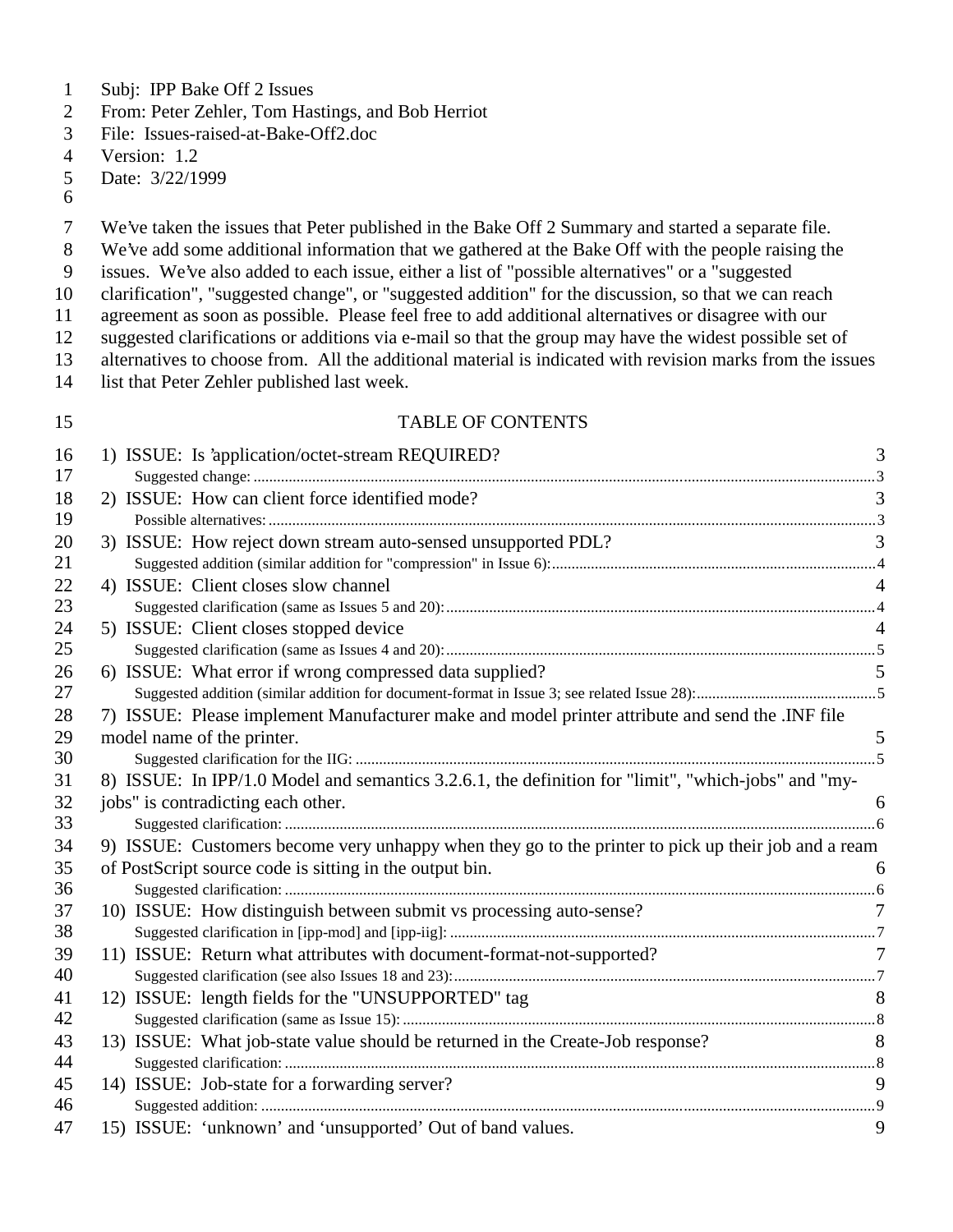| 48 |                                                                                            |    |
|----|--------------------------------------------------------------------------------------------|----|
| 49 | 16) ISSUE: Get-Printer-Attributes Polling                                                  | 10 |
| 50 |                                                                                            |    |
| 51 | 17) ISSUE: Client display of absolute time for job attributes?                             | 10 |
| 52 |                                                                                            |    |
| 53 | 18) ISSUE: Return all errors on Print-Job fidelity=true                                    | 11 |
| 54 |                                                                                            |    |
| 55 | 19) ISSUE: User Performing the Send-Document Operation                                     | 11 |
| 56 |                                                                                            |    |
| 57 | 20) ISSUE: Non-spooling printers accept/reject additional jobs                             | 11 |
| 58 |                                                                                            |    |
| 59 | 21) ISSUE: Does 'none' "uri-security-supported" mean Basic/Digest?                         | 12 |
| 60 |                                                                                            |    |
| 61 | 22) ISSUE: Status code on variable-length attributes that are 'too short'                  | 12 |
| 62 |                                                                                            |    |
| 63 | 23) ISSUE: There seems to be some misunderstanding about the unsupported-attributes group. | 13 |
| 64 |                                                                                            |    |
| 65 | 24) ISSUE What status does Get-Jobs return when no jobs?                                   | 13 |
| 66 |                                                                                            |    |
| 67 | 25) ISSUE - MAY an IPP object return more Operation attributes?                            | 13 |
| 68 |                                                                                            |    |
| 69 | 26) ISSUE: MAY an IPP object return additional groups?                                     | 13 |
| 70 |                                                                                            |    |
| 71 | 27) ISSUE: Return first or all unsupported attributes in Unsupported Group?                | 14 |
| 72 |                                                                                            |    |
| 73 | 28) ISSUE: What if compression is supplied but not supported?                              | 14 |
| 74 |                                                                                            |    |
| 75 | 29) ISSUE: Should "queued-job-count" be REQUIRED?                                          | 15 |
| 76 |                                                                                            |    |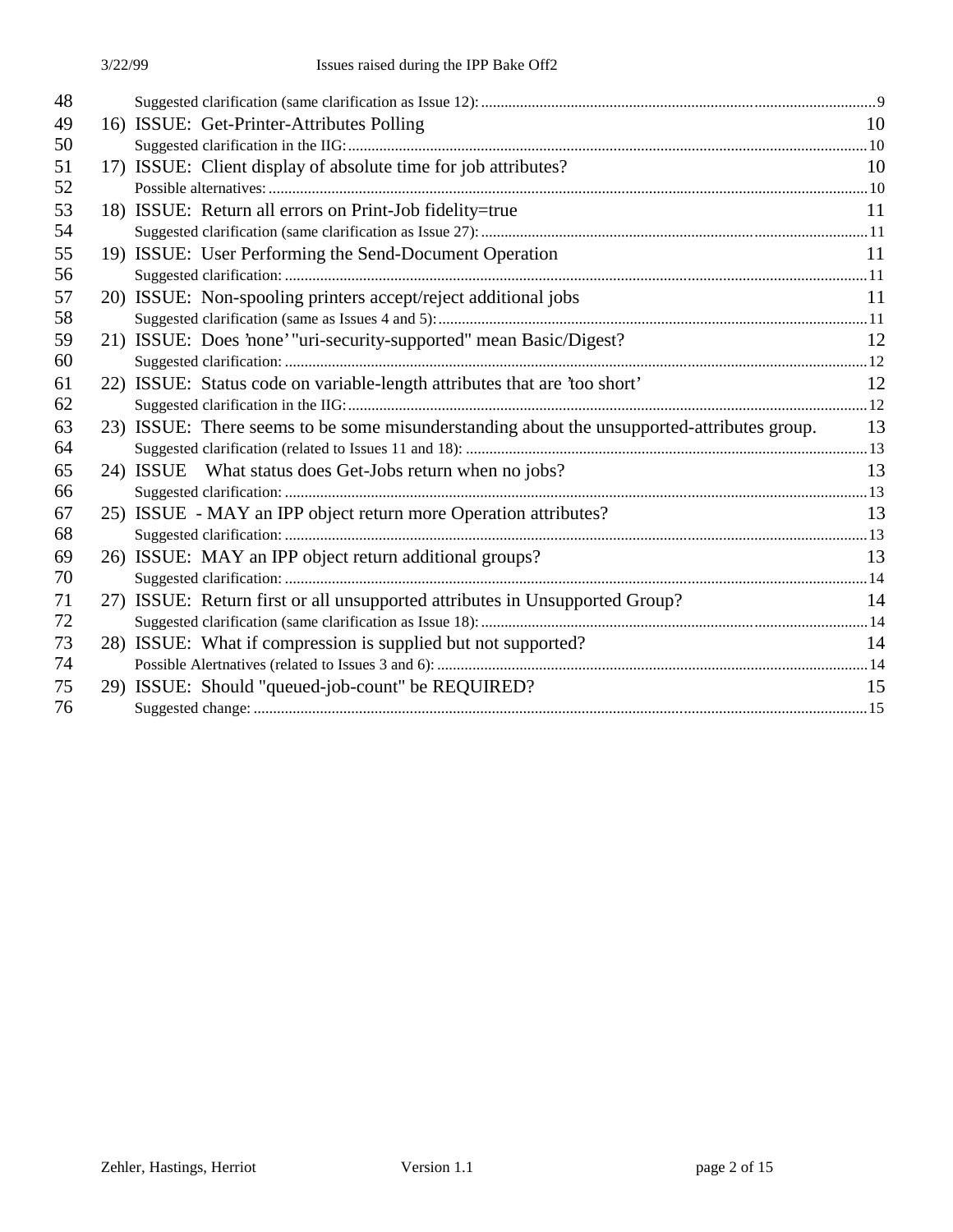# **1) ISSUE: Is 'application/octet-stream REQUIRED?**

 Is application/octet-stream REQUIRED. IPP/1.0 appears not to require it, while IPP/1.1 indicates "REQUIRED".

### **Suggested change:**

- Change IPP/1.1 Model and Semantics document back to agree with IPP/1.0 not to require support of the
- 'application/octet-stream' document format.

# **2) ISSUE: How can client force identified mode?**

- If an IPP Printer supports both authenticated and unauthenticated access, there is no way for a client to
- force itself to be authenticated, i.e., be in identified mode, since it is the server that forces authentication
- by issuing a challenge to the client. It is very useful for a client to be able to get into identified mode as
- soon as possible. Today you have to wait to be challenged by the server, which may never happen or
- happens at an unpredictable time. The security conformance requires that the authentication for
- operations be the same for all operations. So for authenticated Cancel-Job, the Print-Job has to be
- authenticated as well. We would like to add another operation that forces the server to generate a 401
- authentication challenge which the client would submit before submitting the print job in the first place.
- Unless somebody has a different solution (Microsoft)

### **Possible alternatives:**

- 95 1. Add the operation as an OPTIONAL operation to IPP/1.0 and IPP/1.1 that forces the IPP object to issue a challenge to the client.
- 2. Use two URLs for the same IPP Printer object, one requires authentication and the IPP server always issues a challenge and the other never does. So the client that wants to be authenticated submits requests to the URL that requires authentication. ISSUE: How does the client discover which URL to use, since "uri-security-supported" is about security, not authentication?
- 3. Use two IPP Printer objects that fan-in to the same device. One IPP Printer object requires authentication and always issues the challenge and the other never does. ISSUE: How does the client discover which IPP Printer to use for authenticated access?
- 4. Request that the HTTP WG add some kind of header that allows the client to request that the HTTP server issue a challenge. ISSUE: It is unlikely that the HTTP group would do such a thing, since it is not needed for the usual use of HTTP which is to access documents on a server.

# **3) ISSUE: How reject down stream auto-sensed unsupported PDL?**

 If auto-sensing happens AFTER the job is accepted (as opposed to auto-sensing at submit time before returning the response), what does the implementation do?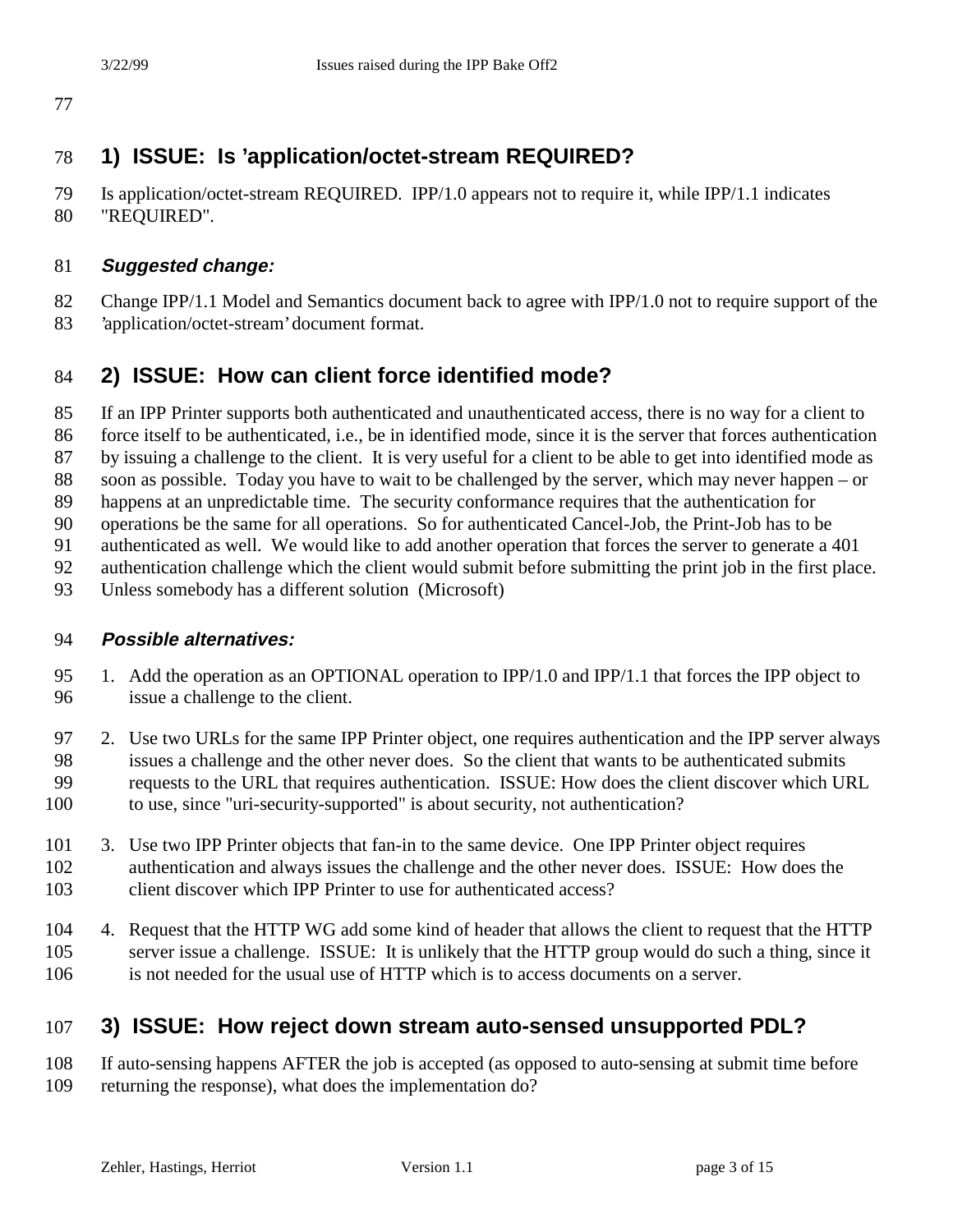- Presumably, it is similar to encountering a mal-formed PDL. So the implementation aborts the job, puts
- the job in the 'aborted' state and sets the 'aborted-by-system' value in the job's "job-state-reasons", if
- supported. If the "job-state-reasons" attribute is supported, the 'aborted-by-system' value seems
- appropriate, but it would be good to have a more specific reason to indicate the reason that the job was
- aborted by the system.

### **Suggested addition (similar addition for "compression" in Issue 6):**

- Add 'unsupported-document-format' as a "job-state-reasons" value for use when the job is aborted
- because the document format that is auto-sensed is not a supported document format. Also add a
- 'document-format-error' as a "job-state-reasons" value for use when the job is aborted because any kind
- of PDL error is encountered while processing the document.

### **4) ISSUE: Client closes slow channel**

- 121 Some IPP Printer implementations, such as forwarding servers, want to accept an IPP job, even though
- the down stream channel is being used at the moment by another job stream that the device supports.
- Rejecting the job would mean that an IPP job might never get in, since these other protocols queue the
- request.
- However, some clients close the channel when it is flowed controlled off for too long a time?

### **Suggested clarification (same as Issues 5 and 20):**

Clarify the IPP/1.1 Model and Semantics document that Clients MUST NOT close the channel when

flowed controlled off. Clients SHOULD do Get-Printer-Attributes and determine state of the device.

Alert user if the printer is stopped. Let user decide whether to abort the job transmission or not.

Also clarify the IPP/1.1 Model and Semantics document that the following actions are conforming for

non-spooling IPP Printer objects: After accepting a create job operation, a non-spooling IPP Printer

- MAY either:
- 1. Reject any subsequent create job operations while it is busy transferring and/or processing an accepted job request and return the 'server-error-busy (0x0507).
- 2. Accept up to some implementation-defined subsequent create job operations and flow control them to prevent buffer overflow. When the implementation-defined number of jobs is exceeded, the IPP Printer MUST return the 'server-error-busy' status code and reject the create job request as in 1 above.
- Client MUST NOT close the channel when flow controlled off. Clients that are rejected with a 'server-
- error-busy' status code MAY retry periodically, try another IPP Printer, and/or subscribe for a 'ready-for-
- job' event when we have notification specified. **5) ISSUE: Client closes stopped device**
- 142 When a non-spooling printer is accepting data and putting it on media and runs into a problem, such as
- paper out or paper jam, what should it do?
- Returning an error is not user friendly, if fixing the problem would allow the job to complete normally.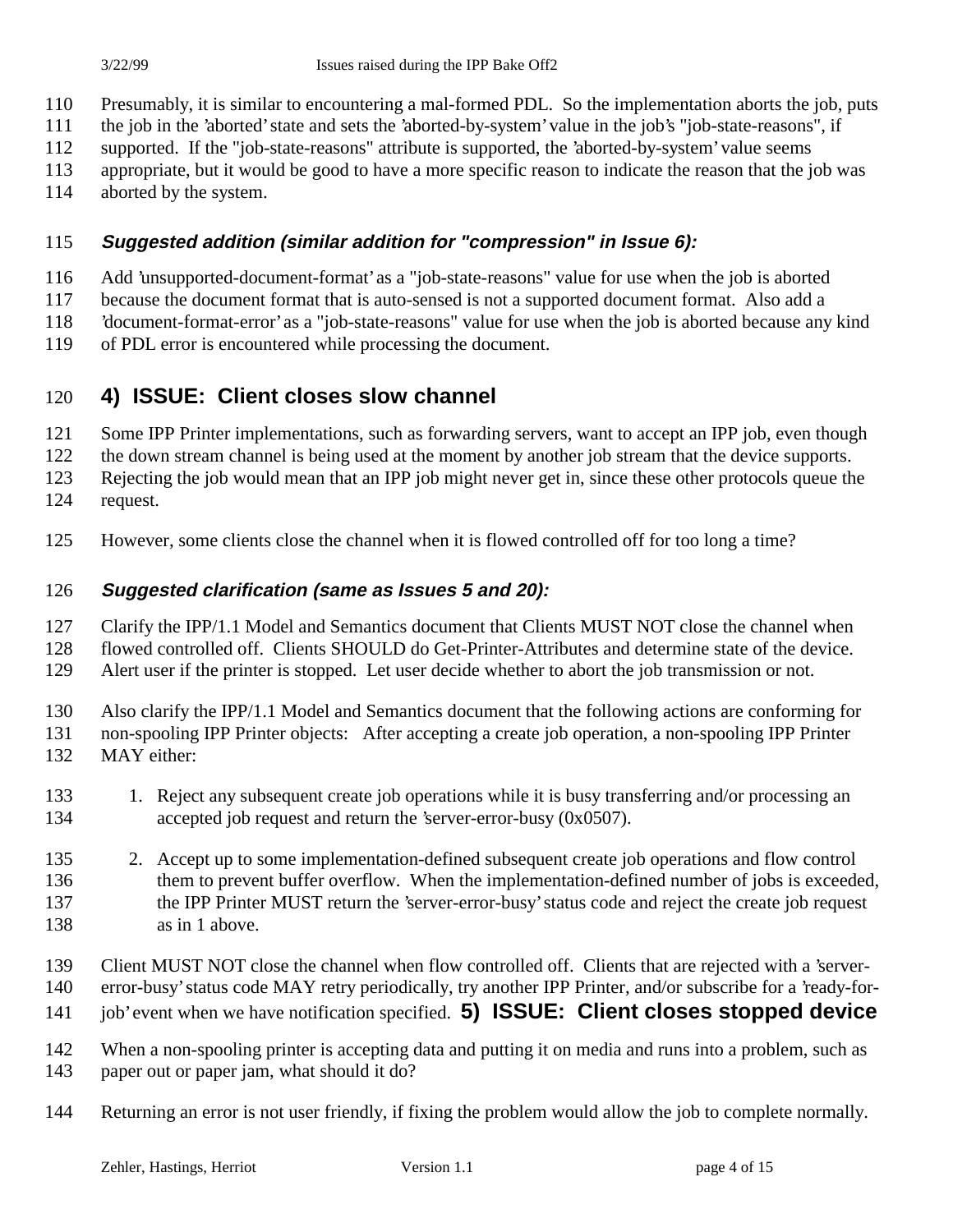### **Suggested clarification (same as Issues 4 and 20):**

- Clarify the IPP/1.1 Model and Semantics document that IPP Printers MUST not return an error status
- code during a Print-Job operation when a device problem, such as jam or out of paper. Instead, the IPP
- Printer object flow controls the data off. Otherwise, only a partial job will be produced, when a whole
- 149 job would be produced when the problem is attended to.
- Clients MUST not close the channel when flow controlled off. Clients SHOULD do Get-Printer-
- Attributes and determine state of the device. Alert user if the printer is stopped. Let user decide whether
- to abort the job transmission or not.

# **6) ISSUE: What error if wrong compressed data supplied?**

Problem: IPP server supports 'deflate' and 'gzip'. If client sets "compression attribute" = 'deflate' but

sends gziped data, what error does IPP server return to client? Cannot use the existing 'client-error-

attributes-or-values-not-supported' (0x040B). But returning the operation attribute with the value that

was sent ('deflate') would be incorrect, because 'deflate' is supported!

### **Suggested addition (similar addition for document-format in Issue 3; see related Issue 28):**

- Add a new error status code: 'client-error-compression-error' that the IPP object can return if the
- compression error is detected before the create job response is returned. Also add 'compression-error' as
- a "job-state-reason" value for use when the job is aborted because any kind of compression error is
- detected while decompressing the data after the create job response has been returned to the client.

### **7) ISSUE: Please implement Manufacturer make and model printer attribute and send the .INF file model name of the printer.**

If you do this we will automatically install the correct driver (if we have it) (Microsoft)

### **Suggested clarification for the IIG:**

- At the front of the Implementer's Guide, indicate that implementation considerations that relate to
- particular operating system and NOS will be incorporated as they become known. Add recommendation
- to the IPP/1.1 Implementer's Guide that printer vendors are encouraged to configure the IPP Printer's
- "printer-make-and-model" attribute with the make and model name that matches the .INF file on
- Microsoft platforms. When so configured, the Microsoft driver install program will skip asking the user
- for the make and model of the printer being installed and use the value of the "printer-make-and-model"
- attribute.

# **8) ISSUE: In IPP/1.0 Model and semantics 3.2.6.1, the definition for "limit", "which-jobs" and "my-jobs" is contradicting each other.**

- The problem is that the definition for "which-jobs" and "my-jobs" states that "all" jobs MUST be
- returned, while "limit" restricts the number of jobs to be returned. (Stefan Andersson Axis
- Communication AB)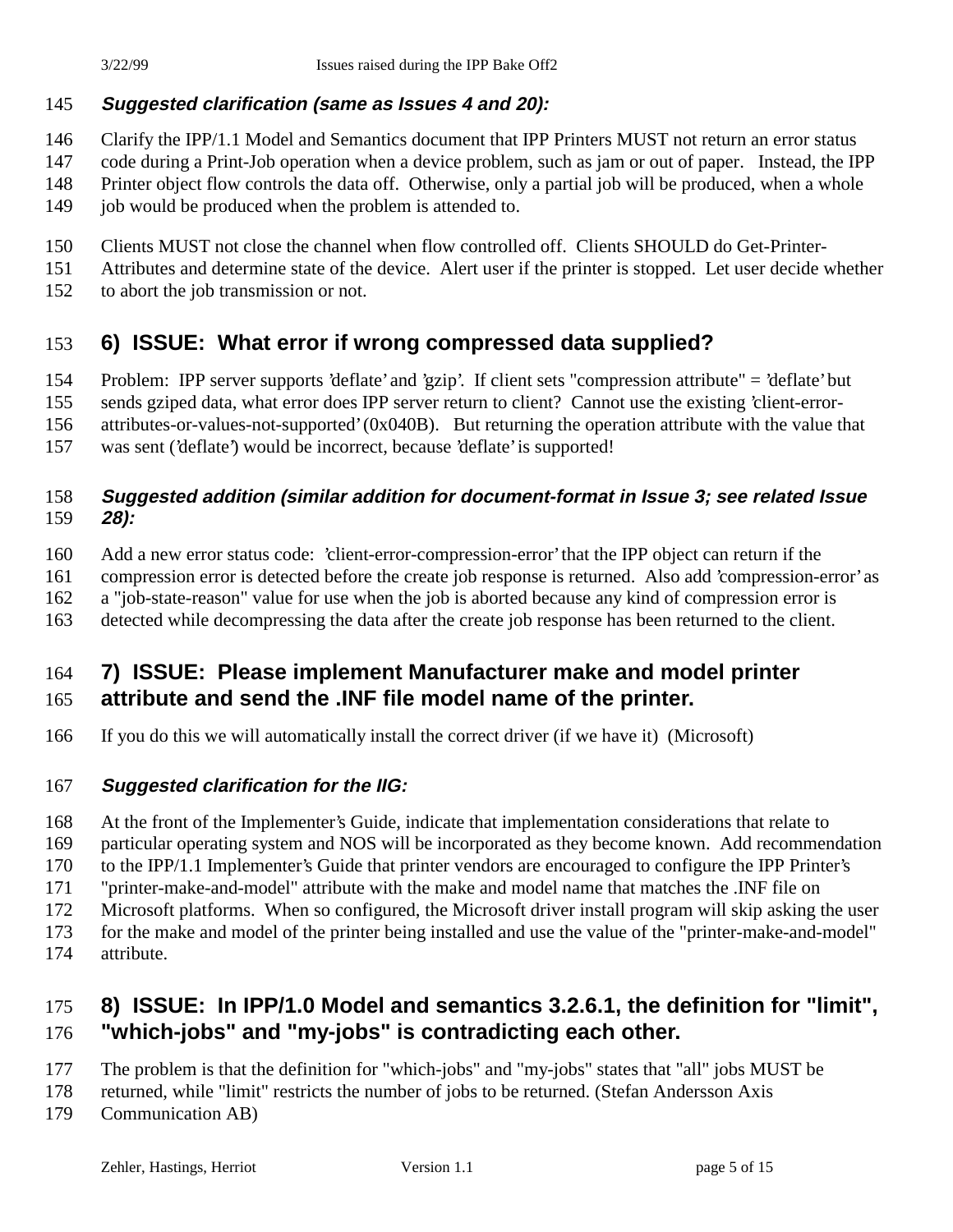# **Suggested clarification:**

 Clarify IPP/1.1 Model and Semantics "which-jobs" and "my-jobs" operation attributes to indicate that the number of jobs returned is limited by the "limit" attribute if supplied by the client.

# **9) ISSUE: Customers become very unhappy when they go to the printer to**

# **pick up their job and a ream of PostScript source code is sitting in the**

# **output bin.**

- Cause: A PostScript datastream is accidentally sent to a PCL printer.
- IPP Issue: IPP needs to clarify the standard in section 3.2.1.1 of the Model and Semantics document.
- Lines 1219-1221 defining the "document-format" operation attribute state that:
- If the client does not supply the [document format] attribute, the Printer object assumes that the
- document data is in the format defined by the Printer object's "document-format-default" attribute.
- I would like to see the following clarification:

 If the client does not supply the [document format] attribute and the Printer object is not able to auto-sense the document format at print-job request time, the Printer object assumes that the document data is in the format defined by the Printer object's "document-format-default" attribute.

If the Printer object senses that the document format is PostScript, then job should be rejected if it is

being sent to a PCL-only printer. The 'application/octet-stream' mechanism discussed in section 4.1.9

does not seem to be helpful in this case, because it appears to assume that the auto-sensing occurs at

document processing time. Until the document is actually "ripped", the document format remains

unknown. So it seems to me that lines 2453-2476 do not address the problem described above where the

wrong document format is submitted. These lines, rather, seem to apply to the case of a printer that

- handles multiple document formats and assumes that the submitted document is in one of the supported formats.
- 

# **Suggested clarification:**

 Add the suggested clarification that auto-sensing MAY be done at either job-submission time and/or job processing time to the IPP/1.1 Model and Semantics documents. ISSUE: Still need to talk to proposer of this issue, since the "document-format-default" should be set to 'application/octet-stream' if the default is to auto-sense.

# **10) ISSUE: How distinguish between submit vs processing auto-sense?**

- There are two different implementations of auto-sensing:
- 212 at print submit time BEFORE the Print-Job or Send-Document responds
- 213 at document processing (ripping) time AFTER the Print-Job or Send-Document has accepted the job and returned the response.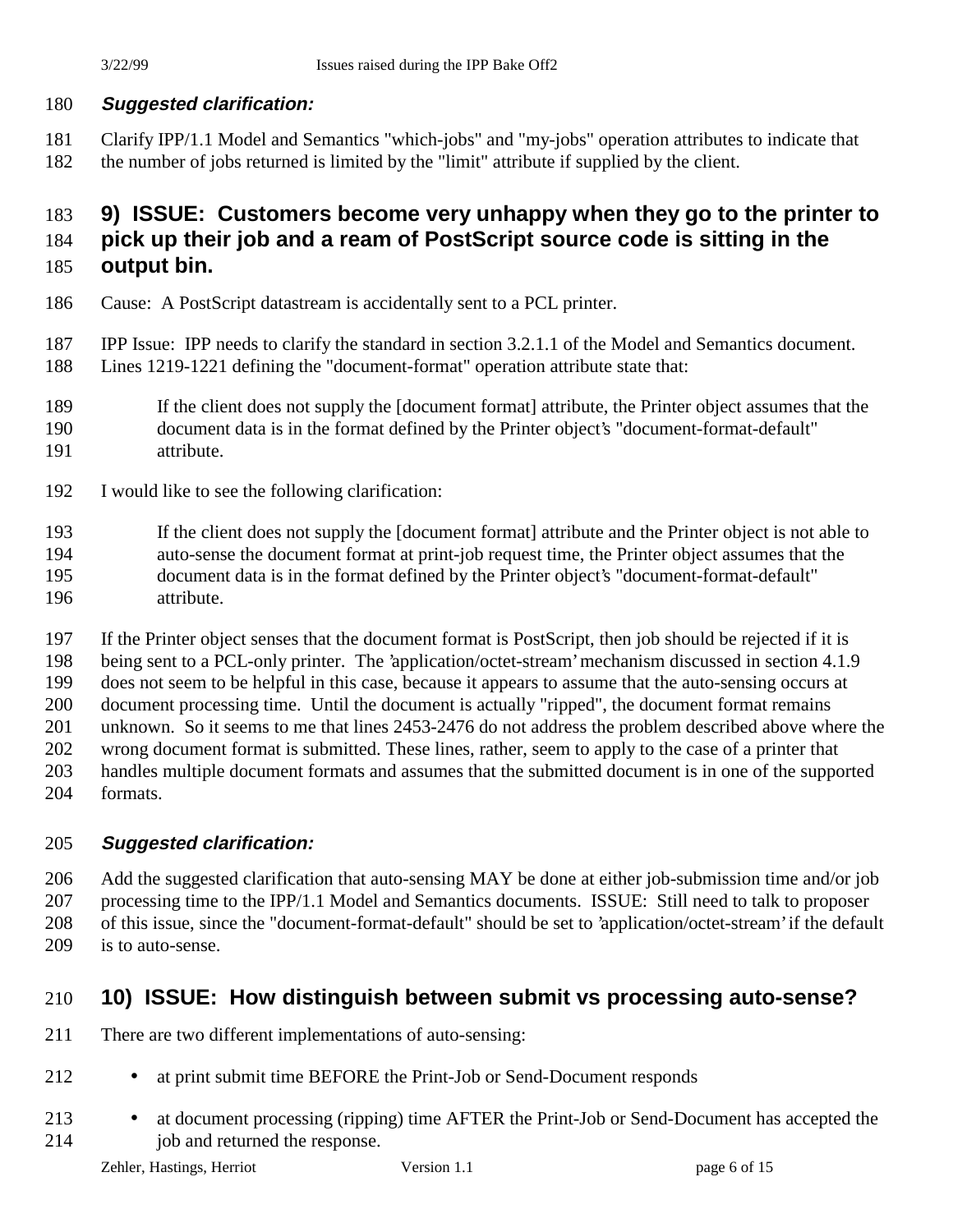- The description of 'application/octet-stream' doesn't clarify whether one, the other or both is meant. How
- can a client determine which is supported?

### **Suggested clarification in [ipp-mod] and [ipp-iig]:**

 Clarify IPP/1.1 Model and Semantics document that 'application/octet-stream' means either auto-sensing at job submission time and/or job processing time depending on implementation. Add to Implementer's Guide a discussion about the advantages of auto-sensing at job submit time, rather than waiting until job processing time, so that an IPP Printer can reject an unsupported document format instead of accepting the job and then aborting the job sometime later. Also discuss for print by reference that an IPP Printer may want to examine the file, at least the first few octets, in order to check that the document-format is supported. On the other hand, network delays may make such a strategy take too long. Alternatively, the client may want to supply the "document-format" explicitly when doing print-by-reference either using the file extension as a hint, or actually accessing the first few octets of the data an implementing an

auto-sensing in the client.

# **11) ISSUE: Return what attributes with document-format-not-supported?**

If a server receives a request with a document format which is not supported, it returns the client-error-

document-format-not-supported (0x040A) status code. Is it also necessary to include document format

- in the unsupported attribute group?
- We suggest adding text which says it need not be supplied in the unsupported group.

### **Suggested clarification (see also Issues 18 and 23):**

Clarify IPP/1.1 Model and Semantics document that when returning the 'client-error-document-format-

not-supported' in a create response or a Send-Document response, that the "document-format" attribute

and the supplied value NEED NOT be returned in the Unsupported Attributes group. If there are also

some unsupported Job Template attributes supplied in the create request, the IPP Printer MAY, but

- NEED NOT, return them in the Unsupported Attributes Group when returning the 'client-error-
- document-format-not-supported', since the document-format error is a higher precedence error and the
- document is not going to be able to be processed at all on the Printer.

# **12) ISSUE: length fields for the "UNSUPPORTED" tag**

IPP/1.0: Model and Semantics, 16 Nov 1998, 3.2.1.2, Group 2 (unsupported attributes) -- states that in

 the case of an unsupported attribute name, the printer object should return a substituted out of band value of "unsupported". This impression is strengthened by the reference to section 4.1, where it gives the legal

- 
- out of band values, none of which is an empty string.
- This appears to conflict with Internet Printing Protocol/1.0: Encoding and Transport, 16 Nov 1998,
- section 3.10, where it states that the value length must be 0 and the value empty. (Claudio Cordova,
- Wade Mergenthal Xerox Corp.)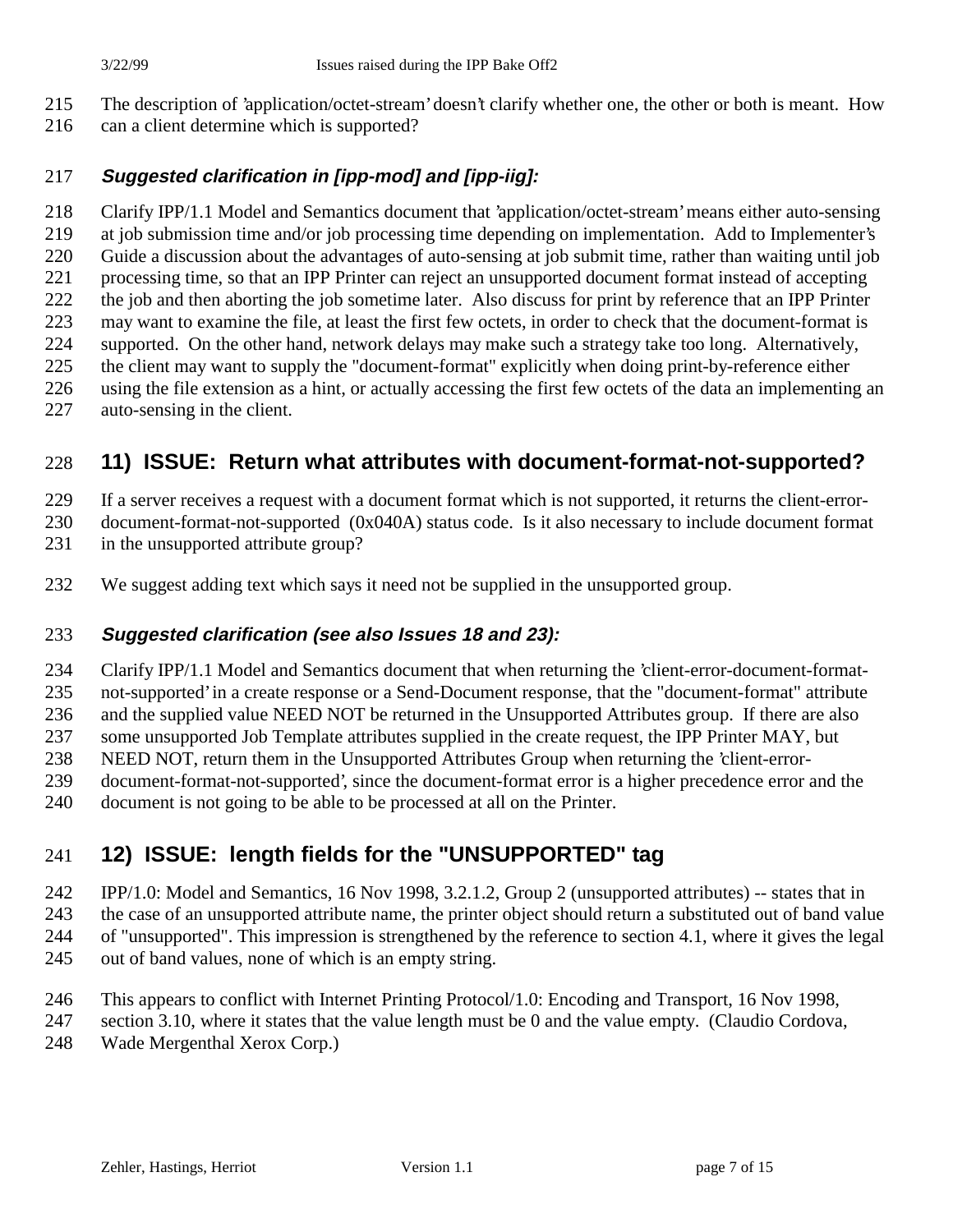#### **Suggested clarification (same as Issue 15):**

Clarify the IPP/1.1 Model and Semantics document so that it does not appear to contradict the Encoding

and Transport document. However, whether each of the "out-of-band" values are encoded as distinct

attribute syntaxes with no value or as a single attribute syntax with a value that indicates which out-of-

band value, is purely an encoding matter and cannot be indicated in the Model and Semantics document.

Therefore, indicate in the IPP/1.1 Model and Semantics document that the reader is to refer to the

IPP/1.1 Encoding and Transport document for the encoding of the out-of-band values.

### **13) ISSUE: What job-state value should be returned in the Create-Job response?**

Pending, pending-held, or either depending on implementation?

 The problem with 'pending' is that the job is not a "candidate to start processing" as the definition states. The 'pending-held' state seems more reasonable. Its definition is:

- 'pending-held': The job is not a candidate for processing for any number of reasons but will return to the 'pending' state as soon as the reasons are no longer present. The job's "job-state-reason" attribute MUST indicate why the job is no longer a candidate for processing.
- Also there is a "job-state-reason" value 'job-incoming' which states:

 'job-incoming': The Create-Job operation has been accepted by the Printer, but the Printer is expecting additional Send-Document and/or Send-URI operations and/or is accessing/accepting document data.

But "job-state-reasons" is OPTIONAL. Do we mandate it or recommend it if supporting Create-Job?

#### **Suggested clarification:**

Clarify the IPP/1.1 Model and Semantics document that an IPP Printer MAY put the job into the

- 'pending' or 'pending-held' states after a Create-Job, depending on implementation as follows:
- 'pending' if the job is a candidate for processing whether all of the document data is present or not. Add the 'waiting-for-data' "job-state-reasons" value to the job as an indication why this 'pending' job is not being processed OR
- 'pending-held' if the job is not a candidate for processing until the last Send-Document or Send- URI operation has been performed with the "last-document" set to 'true' and the document data transferred. Here the implementation SHOULD support the "job-state-reasons" and use the 'job- incoming' until the last data has arrived. The IPP Printer removes the 'job-incoming' value when the last data has arrived, and transitions the job from the 'pending-held' to the 'pending' job state.

 Note: Change the bo38.test script so that either the 'pending-held' or the 'pending' job state is expected after a Create-Job operation.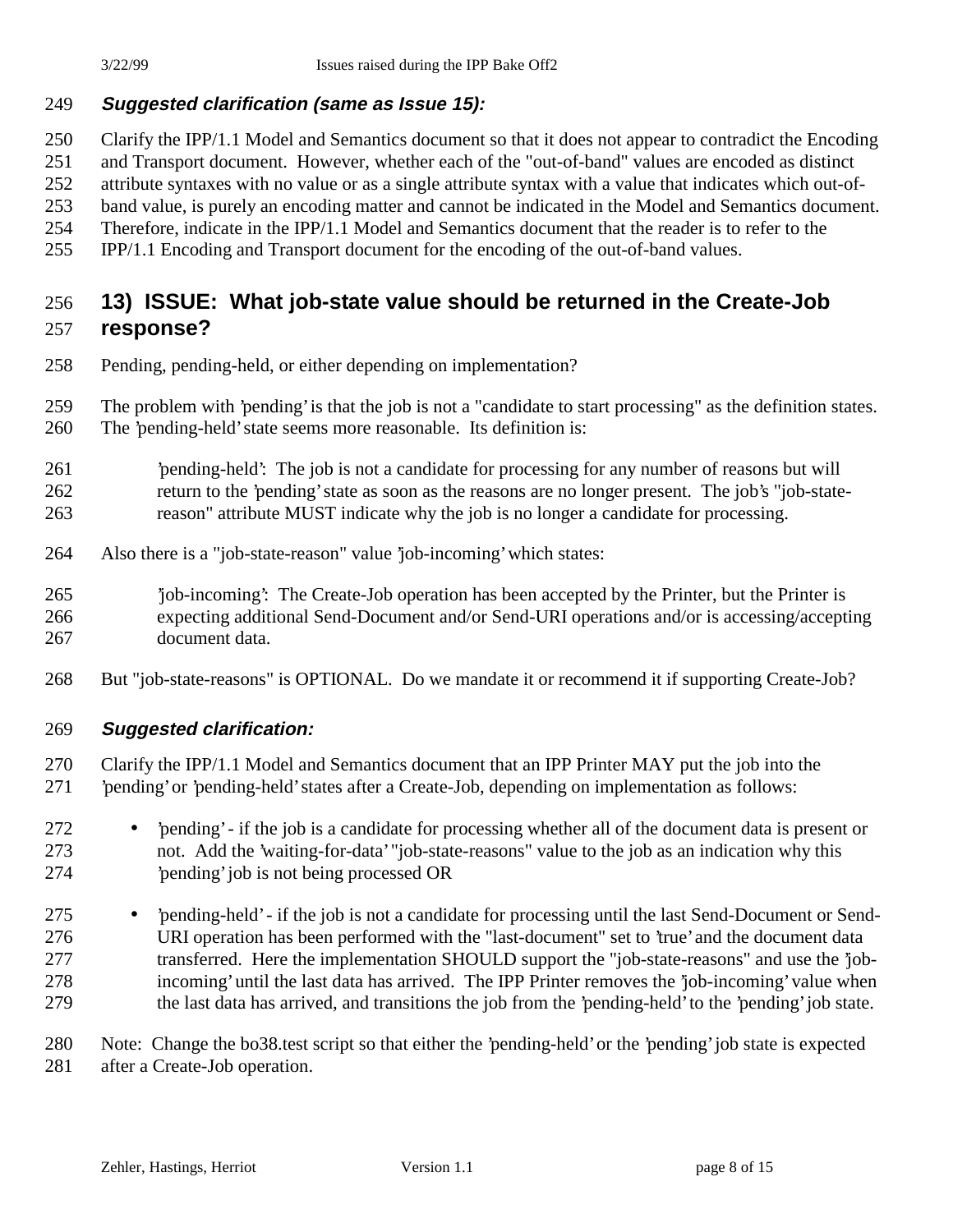# **14) ISSUE: Job-state for a forwarding server?**

- What job-state value should be returned in the Print-Job response for an IPP object that forwards the data over a one-way interface, such as a parallel port or LPD? pending, processing, completed, or
- unknown?
- Unknown is the strict interpretation of section 4.3.7 "job-state", but it isn't very user friendly. The "job-
- state" SHOULD reflect the actual job state, but these implementations have no idea when the job
- actually starts or finishes.
- How about a new "job-state-reasons" value: 'queued-in-device' (from PWG Job Monitoring MIB)?

#### **Suggested addition:**

- Add to the IPP/1.1 Model and Semantics document the 'queued-in-device' value for use with the "job-
- state-reasons" attribute. RECOMMEND that an implementation that forwards jobs, but does not have
- any means to query the state of the down stream job, support the "job-state-reasons" attribute and the
- new 'queued-in-device' value when returning the job in the 'completed' state.

### **15) ISSUE: 'unknown' and 'unsupported' Out of band values.**

- It is very unclear from the spec as to whether or not you should use the word 'unknown' (or unsupported in that case) as the value for attributes that are unknown.
- You can read it that you set the length equal to zero and set the type to 'unknown'. You can also read it as saying you set the value to the string 'unknown'.
- This is not helped by the Transport and Encoding spec saying you must set the length to zero and then telling a client what to do with a non-zero length. (Microsoft)

### **Suggested clarification (same clarification as Issue 12):**

 Clarify the IPP/1.1 Model and Semantics document so that it does not appear to contradict the Encoding and Transport document. However, whether each of the "out-of-band" values are encoded as distinct attribute syntaxes with no value or as a single attribute syntax with a value that indicates which out-of-band value, is purely an encoding matter and cannot be indicated in the Model and Semantics document.

- Therefore, indicate in the IPP/1.1 Model and Semantics document that the reader is to refer to the
- IPP/1.1 Encoding and Transport document for the encoding of the out-of-band values.

# **16) ISSUE: Get-Printer-Attributes Polling**

- Some client polls printer periodically by Get-Printer-Attributes without specifying "requested-attributes".
- So printer has to reply all attributes. It consumes printer resource.

### **Suggested clarification in the IIG:**

 RECOMMEND in the IPP/1.1 Implementer's Guide that Clients should specify "requested-attributes", if it wants to get just the printer status.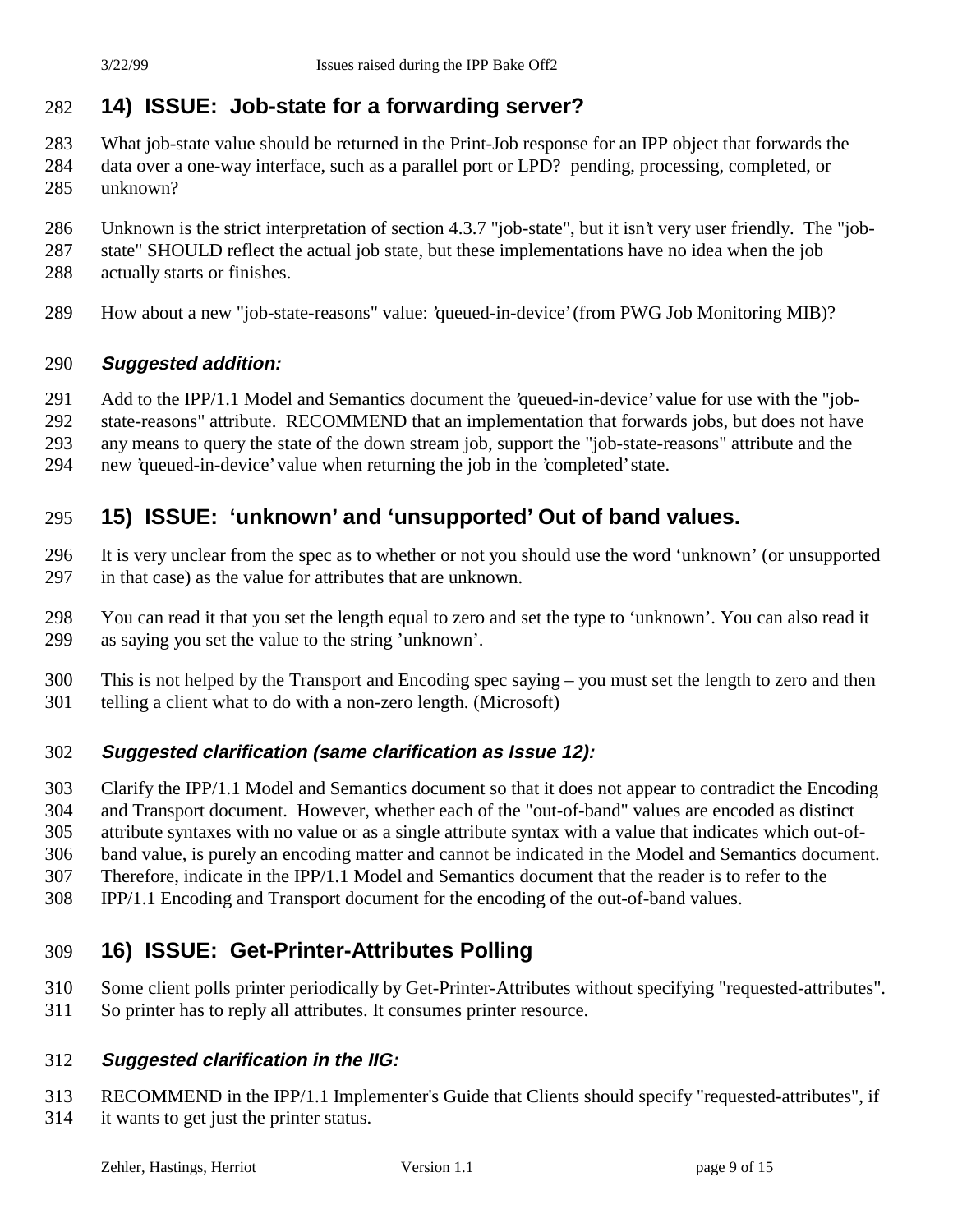# **17) ISSUE: Client display of absolute time for job attributes?**

- What are clients doing with printers that don't support absolute time? How can client display an absolute time that a job was submitted, started processing, and completed (which is what is useful for a user)?
- Possible Solution
- Get Uptime from printer ("printer-up-time" time system has been up in seconds)
- Get Job(s)
- Calculate Display time = job tick time ("time-at-xxx" in seconds that system has been up) uptime
- ("printer-up-time") + local client absolute time. The down side is that the client has to get the "printer-up-time" every time with a separate Get-Printer-Attributes operation.
- Alternatively: Add OPTIONAL job attributes: "date-time-at-creation (dateTime)", "date-time-at-processing (dateTime)", and "date-time-at-completion (dateTime)"
- (Microsoft)

#### **Possible alternatives:**

- Clarify that the "time-at-xxx" attributes can be negative if an IPP Printer is re-booted while jobs remain.
- 1. Add to the IPP/1.1 Model and Semantics document OPTIONAL job description attributes: "date- time-at-creation (dateTime)", "date-time-at-processing (dateTime)", and "date-time-at-completion (dateTime)".
- 2. Return "printer-up-time" (in seconds) as an operation attribute in Get-Jobs and Get-Job-Attributes response.
- 3. Make the "printer-up-time" Printer Description attribute also be a Job Description attribute. Clients that request the "time-at-xxx" job attributes should also request the "printer-up-time" job attribute, so that they can avoid requesting it using a separate Get-Printer-Attributes request.

### **18) ISSUE: Return all errors on Print-Job fidelity=true**

- If ipp-attributes-fidelity=true, MUST all attributes that are not supported, be returned, or can just the first
- error be returned? Section 16.3 and 16.4 of the Model and Semantics document was moved to the
- Implementer's Guide when creating the November 1998 draft from the June 1998 draft. The following
- note was contained in section 16.4 that was moved:
- Note: whether the request is accepted or rejected is determined by the value of the "ipp-attribute-fidelity"
- attribute in a subsequent step, so that all Job Template attribute supplied are examined and all
- unsupported attributes and/or values are copied to the Unsupported Attributes response group.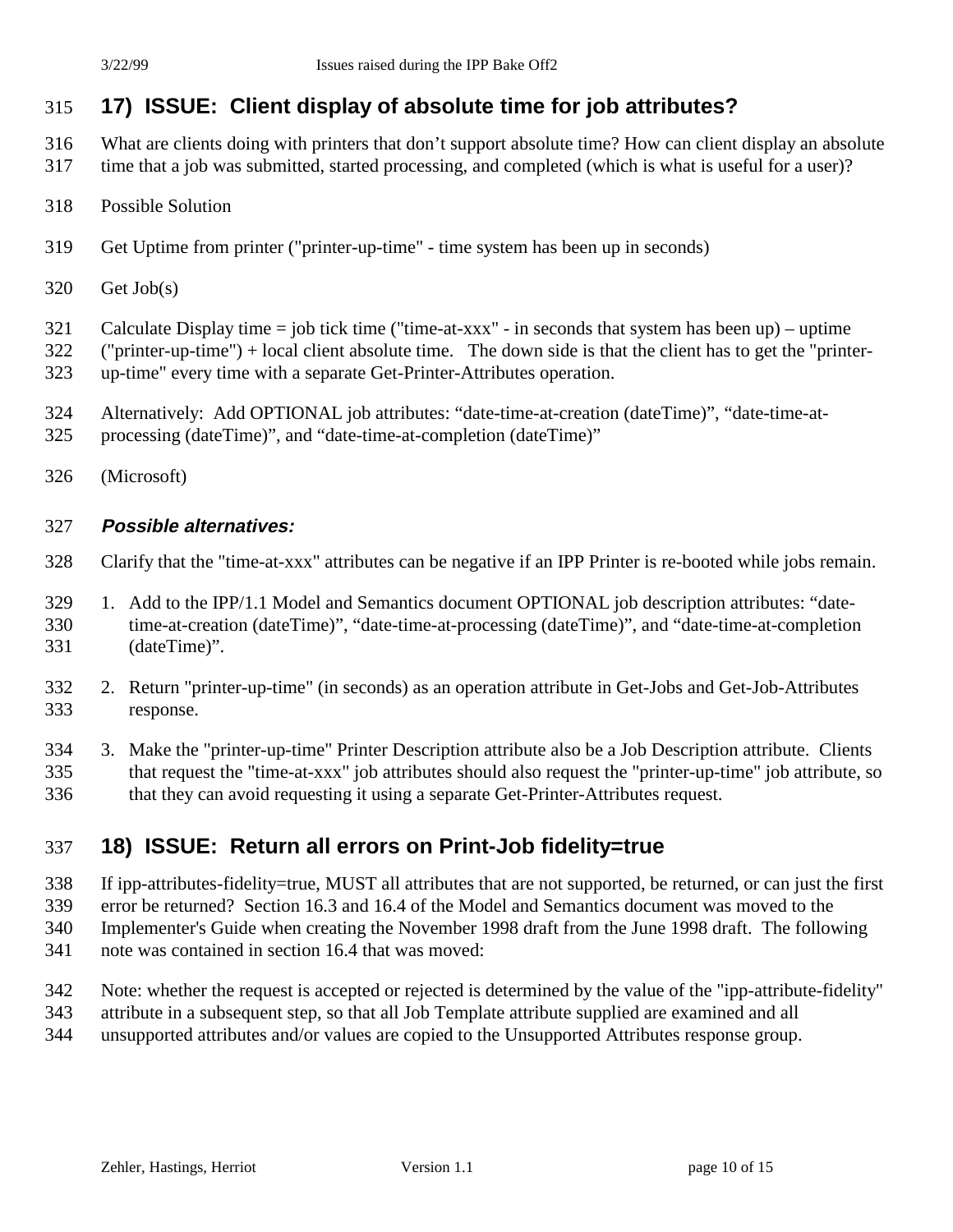#### **Suggested clarification (same clarification as Issue 27):**

Clarify in the IPP/1.1 Model and Semantics document that all operation attributes and all Job Template

 attributes MUST be returned in the Unsupported Attributes group, unless there is a specific error status, such as 'client-error-document-not-supported'.

# **19) ISSUE: User Performing the Send-Document Operation**

 The Send-Document and Send-URI commands need the following clarification with regard to the user performing the operation. In the requesting-user-name section of Send-Document add:

- The user performing the Send-Document operation must be the same as for the Create- Job operation that created the job. The printer determines the user performing the operation from the requesting-user-name or the underlying authentication mechanism as described in Section 8.3 of the model document.
- The wording in the Send-URI section would imply that the above change applies to Send-URI as well.

#### **Suggested clarification:**

Add the suggested clarification to the IPP/1.1 Model and Semantics document.

### **20) ISSUE: Non-spooling printers accept/reject additional jobs**

Some IPP Printer implementations reject a second Print-Job (or Create-Job) while they are processing a

Print-Job. Other IPP Printer implementations, such as forwarding servers and non-spooling printers,

accept some number of subsequent jobs, but flow control them off until the first job is finished.

#### **Suggested clarification (same as Issues 4 and 5):**

 Also clarify the IPP/1.1 Model and Semantics document that the following actions are conforming for non-spooling IPP Printer objects: After accepting a create job operation, a non-spooling IPP Printer MAY either:

- Reject any subsequent create job operations while it is busy transferring and/or processing an accepted job request and return the 'server-error-busy (0x0507).
- Accept up to some implementation-defined subsequent create job operations and flow control them to prevent buffer overflow. When the implementation-defined number of jobs is exceeded, the IPP Printer MUST return the 'server-error-busy' status code and reject the create job request as in 1 above.
- Client MUST NOT close the channel when flow controlled off. Clients that are rejected with a 'server-
- error-busy' status code MAY retry periodically, try another IPP Printer, and/or subscribe for a 'ready-for-
- job' event when we have notification specified.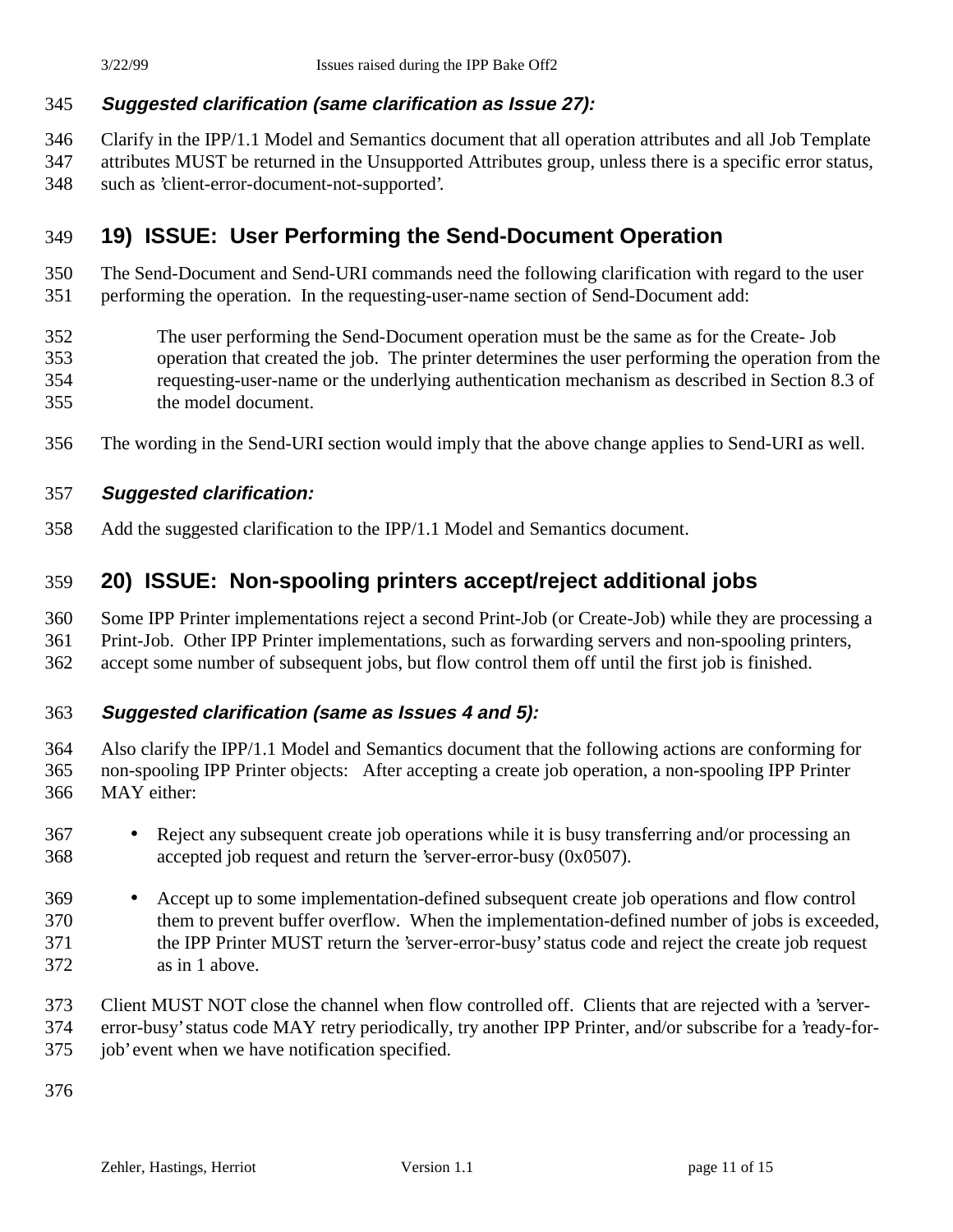# **21) ISSUE: Does 'none' "uri-security-supported" mean Basic/Digest?**

- Section 4.4.2 "uri-security-supported" 'none' values says:
- 'none': There are no secure communication channel protocols in use for the given URI.
- Should be clarified that the REQUIRED Basic and Digest are intended for the 'none' value. (Hugo Parra)

#### **Suggested clarification:**

 Instead, clarify that the "uri-security-supported" is only referring to the privacy part of security, not the authentication part, such as HTTP Basic and Digest authentication. Add a note to both the "uri-security- supported" attribute and Section 5.4 on Security Conformance Requirements in the IPP/1.1 Model and Semantics that authentication conformance requirements are specific to a transport, such as HTTP Basic and Digest, and are specified in the Encoding and Transport [ipp-pro] document.

# **22) ISSUE: Status code on variable-length attributes that are 'too short'**

IPP defines a status code 'client-error-request-value-too-long' for a variable-length attribute that exceeds

the maximum length allowed by the attribute. However, it is not clear what status code to use in the

opposite case, i.e. the supplied attribute value is shorter than the requirement. In the current spec, this

problem will arise when a 0-length value is supplied in 'keyword' attributes. In this case, should the

request be rejected with status code 'client-error-request-value-too-long' or 'client-error-bad-request' ?

 Furthermore, if "ipp-attribute-fidelity" is 'false', should the request be rejected at all? (Jason Chien-Hung Chen)

### **Suggested clarification in the IIG:**

 No special status code is needed and no special action is needed by the IPP object. Since this is a keyword, its value needs to be compared with the supported values. Assuming that the printer doesn't have any values in its corresponding "xxx-supported" attribute that are keywords of zero length, the comparison will fail. Then the request will be accepted or rejected depending on the value of "ipp- attributes-fidelity" being 'false' or 'true', respectively. No change to the [ipp-mod]. Indicate this handling of too short keywords in the IIG. All other variable length attribute syntaxes have a minimum greater than 0.

### **23) ISSUE: There seems to be some misunderstanding about the unsupported-attributes group.**

 Some implementations return all the attributes that are in the spec that their implementation does not support in the Unsupported Attributes group on a get-attributes operation, independent of the attributes that were actually requested. The unsupported-attributes presumably contains all the attributes the implementation knows about but does not support. I do not believe this is the proper use of the unsupported-attributes group. Do we need a clarification in the specification.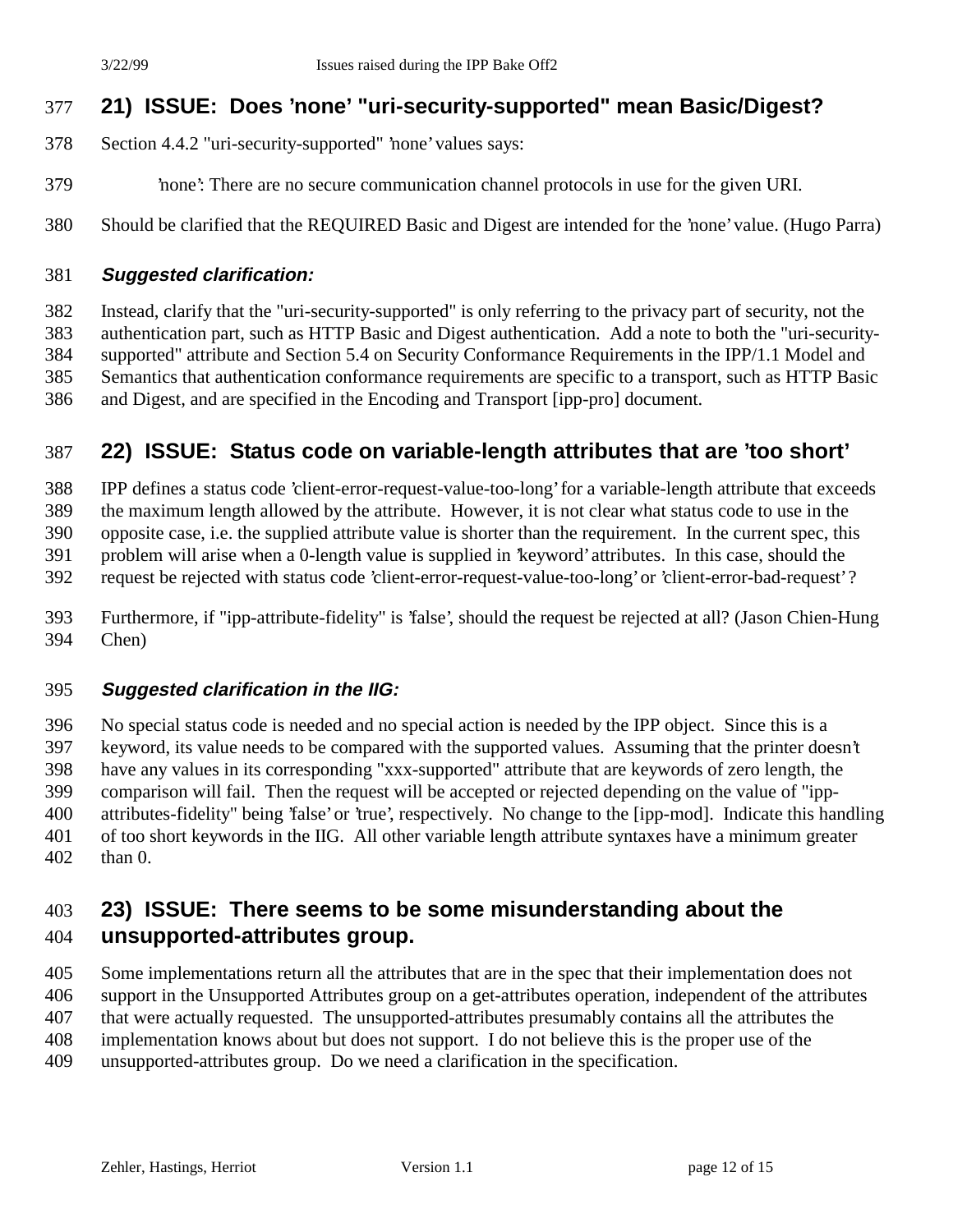### **Suggested clarification (related to Issues 11 and 18):**

- Clarify IPP/1.1 Model and Semantics document that only attributes (operation, Job Template, ...)
- supplied in the request by the client that the IPP object does not support are returned in the Unsupported Attributes group.

### **24) ISSUE What status does Get-Jobs return when no jobs?**

- Should Get-Jobs return 'successful-ok' when there are no jobs to be returned? The client can see that the
- Jobs group contains no jobs from the response. Returning an error may confuse the client. Some
- implementations returned 'client-error-not-found' error code.

#### **Suggested clarification:**

- Clarify IPP/1.1 Model and Semantics document that the IPP Printer MUST return 'successful-ok' even
- when there are no jobs to return. The operation is successful and the client will see that there are no returned jobs.

### **25) ISSUE - MAY an IPP object return more Operation attributes?**

Is it ok for an IPP object to return additional operation attributes in a response (as an extension to the

standard)? If so, then the client MUST ignore or do something with them. (Hugo Parra)

#### **Suggested clarification:**

 Clarify IPP/1.1 Model and Semantics document that the client MUST ignore or do something with additional operation attributes returned than are in the IPP/1.1 Model and Semantics specification.

### **26) ISSUE: MAY an IPP object return additional groups?**

It is ok for an IPP object to return additional groups of attributes in a response (as an extension to the

- standard)? For example, returning the "job-state" and "job-state-reasons" in a Hold-Job, Release-Job,
- and/or Cancel-Job operation. What about newly registered groups of attributes. If so, then the client
- MUST ignore or do something with them. (Hugo Parra)

### **Suggested clarification:**

- Clarify IPP/1.1 Model and Semantics document that the client MUST ignore or do something with
- additional attribute groups returned than are in the IPP/1.1 Model and Semantics specification.

# **27) ISSUE: Return first or all unsupported attributes in Unsupported Group?**

- Section 16.3 and 16.4 of the Model and Semantics document was moved to the Implementer's Guide
- when creating the November 1998 draft from the June 1998 draft. The following note was contained in section 16.4 that was moved: